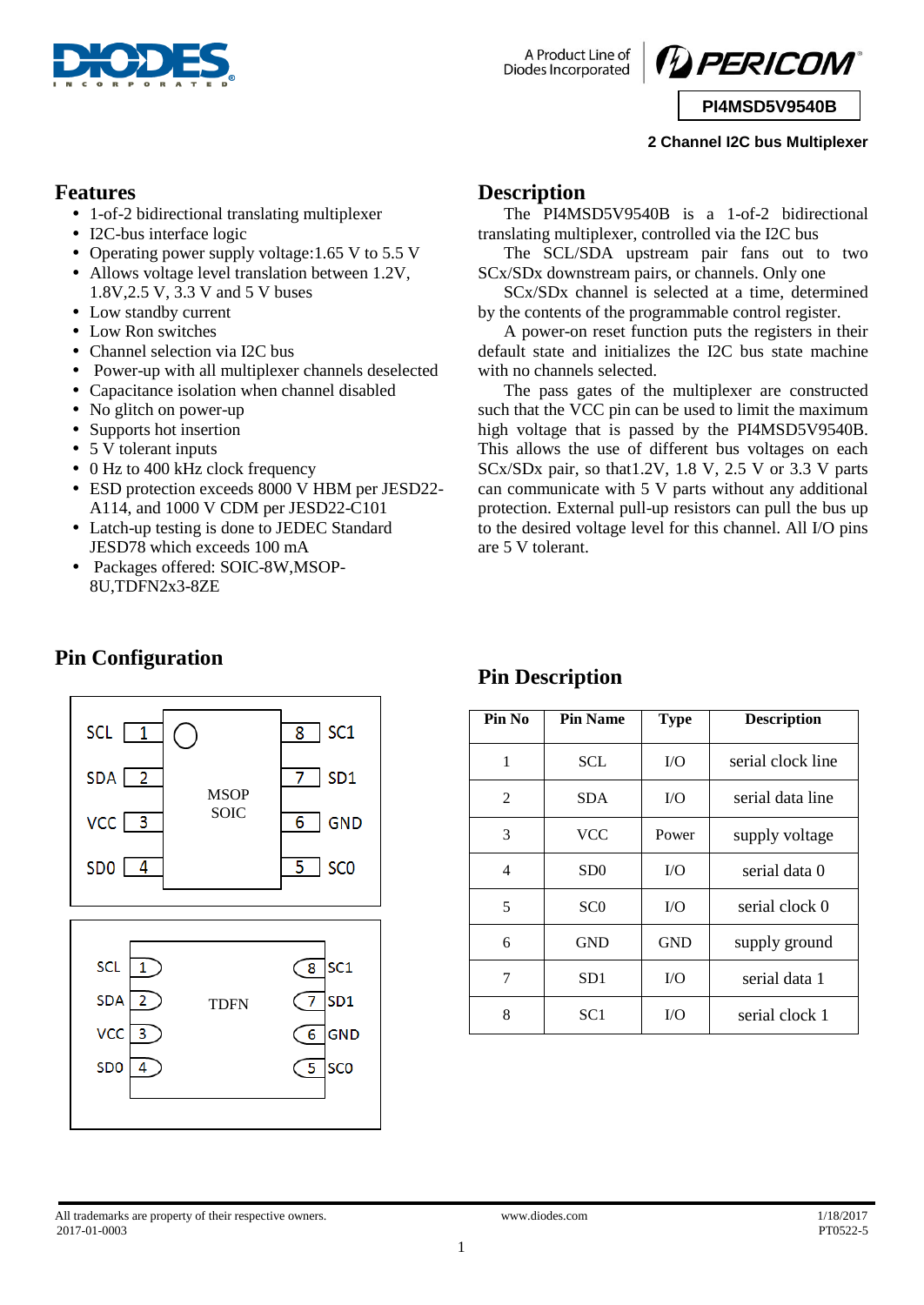



# **Block Diagram**



**Figure 1: Block Diagram**

# **Maximum Ratings**

#### **Note:**

Stresses greater than those listed under MAXIMUM RATINGS may cause permanent damage to the device. This is a stress rating only and functional operation of the device at these or any other conditions above those indicated in the operational sections of this specification is not implied. Exposure to absolute maximum rating conditions for extended periods may affect reliability.

### **Recommended operation conditions**

| <b>Symbol</b>         | <b>Parameter</b>                            | Min                      | <b>Typ</b> | Max   | Unit         |
|-----------------------|---------------------------------------------|--------------------------|------------|-------|--------------|
| $V_{CC}$              | V <sub>CCA</sub> Positive DC Supply Voltage | 1.65                     | -          | 5.5   | $\mathbf{V}$ |
| $V_{EN}$              | Enable Control Pin Voltage                  | <b>GND</b>               |            | 5.5   | $\mathbf{V}$ |
| $V_{IO}$              | I/O Pin Voltage                             | <b>GND</b>               | -          | 5.5   | $\mathbf{V}$ |
| $\Delta t / \Delta V$ | Input transition rise or fall time          | $\overline{\phantom{a}}$ |            | 10    | ns/V         |
| $T_A$                 | <b>Operating Temperature Range</b>          | $-40$                    | -          | $+85$ | C            |

All trademarks are property of their respective owners.<br>
2017-01-0003<br>
PT0522-5<br>
2017-01-0003<br>
PT0522-5 2017-01-0003 PT0522-5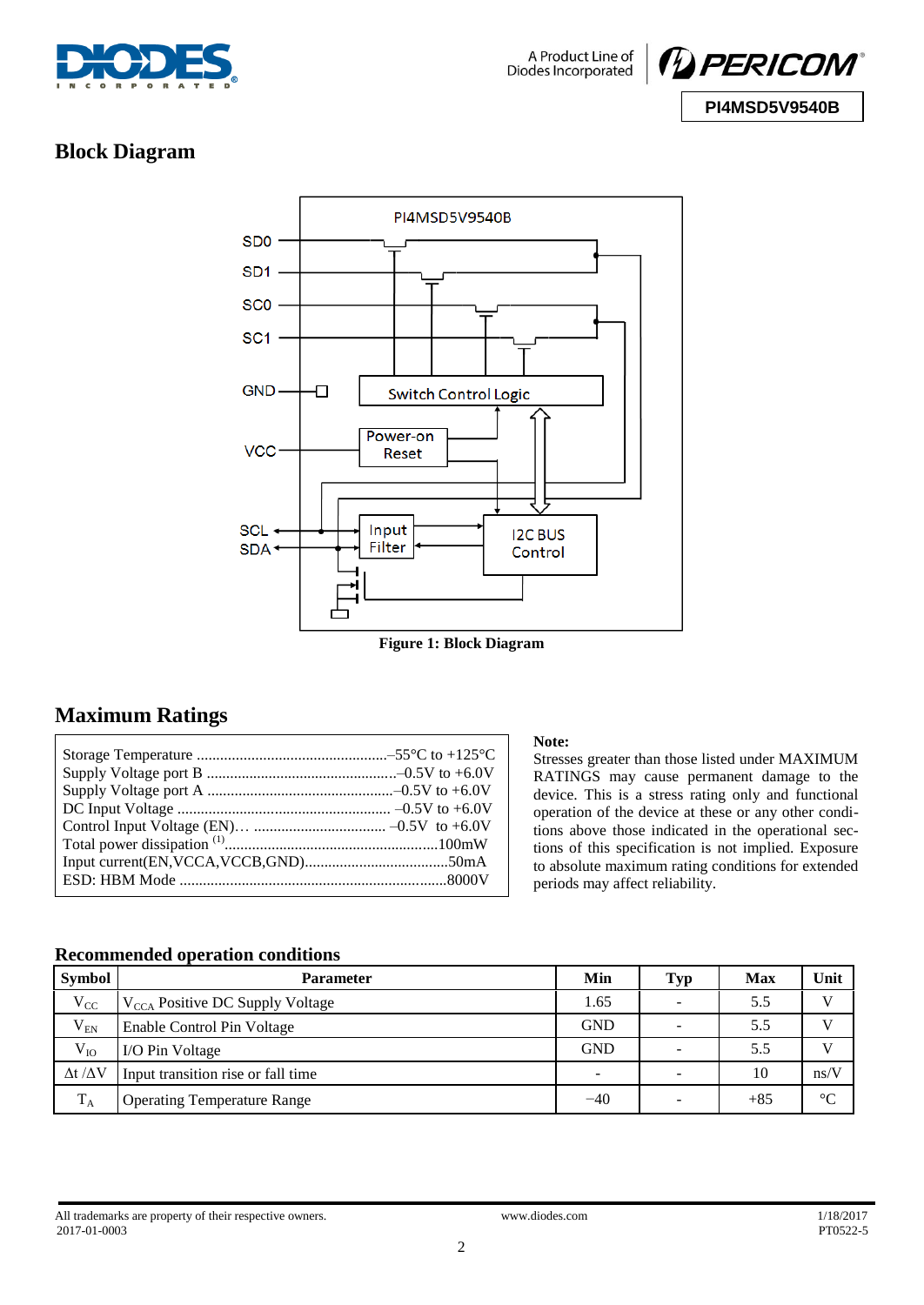

A Product Line of<br>Diodes Incorporated



**PI4MSD5V9540B**

# **DC Electrical Characteristics**

Unless otherwise specified,  $-40^{\circ}$ C≤T<sub>A</sub>≤85°C, 1.1V≤Vcc≤3.6V

| <b>Symbol</b>                        | Parameter                   | <b>Conditions</b>                     | <b>VCC</b><br>Min                 |                | <b>Typ</b>     | <b>Max</b>               | Unit         |
|--------------------------------------|-----------------------------|---------------------------------------|-----------------------------------|----------------|----------------|--------------------------|--------------|
| Supply                               |                             |                                       |                                   |                |                |                          |              |
| <b>VCC</b>                           | <b>Supply Voltage</b>       |                                       |                                   | 1.65           |                | 5.5                      | $\mathbf V$  |
|                                      |                             | operating mode;                       | 3.6V to 5.5V                      |                | 65             | 100                      | uA           |
| ICC                                  | supply current              | no load;<br>$V_I = VCC$ or GND;       | 2.3V to 3.6V                      |                | 20             | 50                       | uA           |
|                                      |                             | $fSCL = 100 kHz$                      | 1.65V to 2.3V                     |                | 10             | 30                       | uA           |
|                                      |                             | standby mode; $VCC =$                 | 3.6V to 5.5V                      |                | 0.3            | $\mathbf{1}$             | uA           |
| Istb                                 | standby current             | 3.6 V;<br>no load; $V_I$ = VCC or     | 2.3V to 3.6V                      |                | 0.1            | $\mathbf{1}$             | uA           |
|                                      |                             | GND;<br>$fSCL = 0$ kHz                | 1.65V to 2.3V                     |                | 0.1            | $\mathbf{1}$             | uA           |
| $VPOR^{[1]}$                         | power-on reset voltage      | no load; $V_I$ = VCC or<br><b>GND</b> | 3.6V to 5.5V                      |                | 1.3            | 1.5                      | $\mathbf V$  |
|                                      | Input SCL; input/output SDA |                                       |                                   |                |                |                          |              |
| $\rm V_{II}$                         | LOW-level input voltage     |                                       | 1.65V to 5.5V                     | $-0.5$         |                | $+0.3V_{CC}$             | $\mathbf V$  |
|                                      | HIGH-level input voltage    |                                       | 1.65V to 2V                       | $0.75V_{CC}$   |                | 6                        | V            |
| $V_{IH}$                             |                             |                                       | 2V to 5.5V                        | $0.7V_{CC}$    |                | 6                        | $\mathbf V$  |
|                                      |                             | $V_{OL} = 0.4 V$                      | 1.65V to 5.5V                     | $\overline{3}$ |                |                          | mA           |
| LOW-level output current<br>$I_{OL}$ |                             | $V_{OL} = 0.6 V$                      | 1.65V to 5.5V                     | 6              |                | $\overline{\phantom{a}}$ | mA           |
| $\mathbf{I}_{\rm IL}$                | LOW-level input current     | $V_I = GND$                           | 1.65V to 5.5V                     | $-1$           |                | $+1$                     | uA           |
| $\mathbf{I}_{\rm IH}$                | HIGH-level input current    | $V_I = VCC$                           | 1.65V to 5.5V                     | $-1$           |                | $+1$                     | uA           |
| Ci                                   | input capacitance           | $VI = GND$                            | 1.65V to 5.5V                     | $\Box$         | 9              | 10                       | pF           |
| Pass Gate                            |                             |                                       |                                   |                |                |                          |              |
|                                      |                             | $V_0 = 0.4 V;$                        | 4.5 V to 5.5 V                    | $\overline{4}$ | 9              | 24                       | $\Omega$     |
|                                      |                             | $IO = 15 mA$                          | 3V to 3.6V                        | 5              | 11             | 31                       | $\Omega$     |
| Ron                                  | ON-state resistance         | $V_0 = 0.4 V;$                        | 2.3V to 2.7V                      | $\tau$         | 16             | 55                       | $\Omega$     |
|                                      |                             | $IO = 10mA$                           | 1.65V to 2V                       | 9              | 20             | 70                       | $\Omega$     |
|                                      |                             |                                       | 5V                                |                | 3.6            |                          | $\mathbf V$  |
|                                      |                             |                                       | 4.5 V to 5.5 V                    | 2.8            |                | 4.5                      | $\mathbf{V}$ |
|                                      |                             |                                       | 3.3V                              |                | 2.2            |                          | $\mathbf{V}$ |
|                                      |                             | $Vin = VCC;$                          | 3V to 3.6V                        | 1.6            |                | 2.8                      | $\mathbf{V}$ |
| Vpass                                | switch output voltage       | $Iout = -100uA$                       | 2.5V                              |                | 1.5            |                          | $\mathbf V$  |
|                                      |                             |                                       | 2.3V to 2.7V                      | 1.1            |                | $\overline{2}$           | V            |
|                                      |                             |                                       | 1.8V                              |                | 0.9            |                          | $\mathbf V$  |
|                                      |                             |                                       | $1.65\mathrm{V}$ to $2\mathrm{V}$ | 0.54           |                | 1.3                      | V            |
| $I_L$                                | leakage current             | $VI = VCC$ or $GND$                   | 1.65V to 5.5V                     | $-1$           |                | $+1$                     | uA           |
| Cio                                  | input/output capacitance    | $VI = VCC$ or $GND$                   | 1.65V to 5.5V                     |                | $\overline{3}$ | $5\overline{)}$          | pF           |

**Note**: VCC must be lowered to 0.2 V for at least 5 us in order to reset part.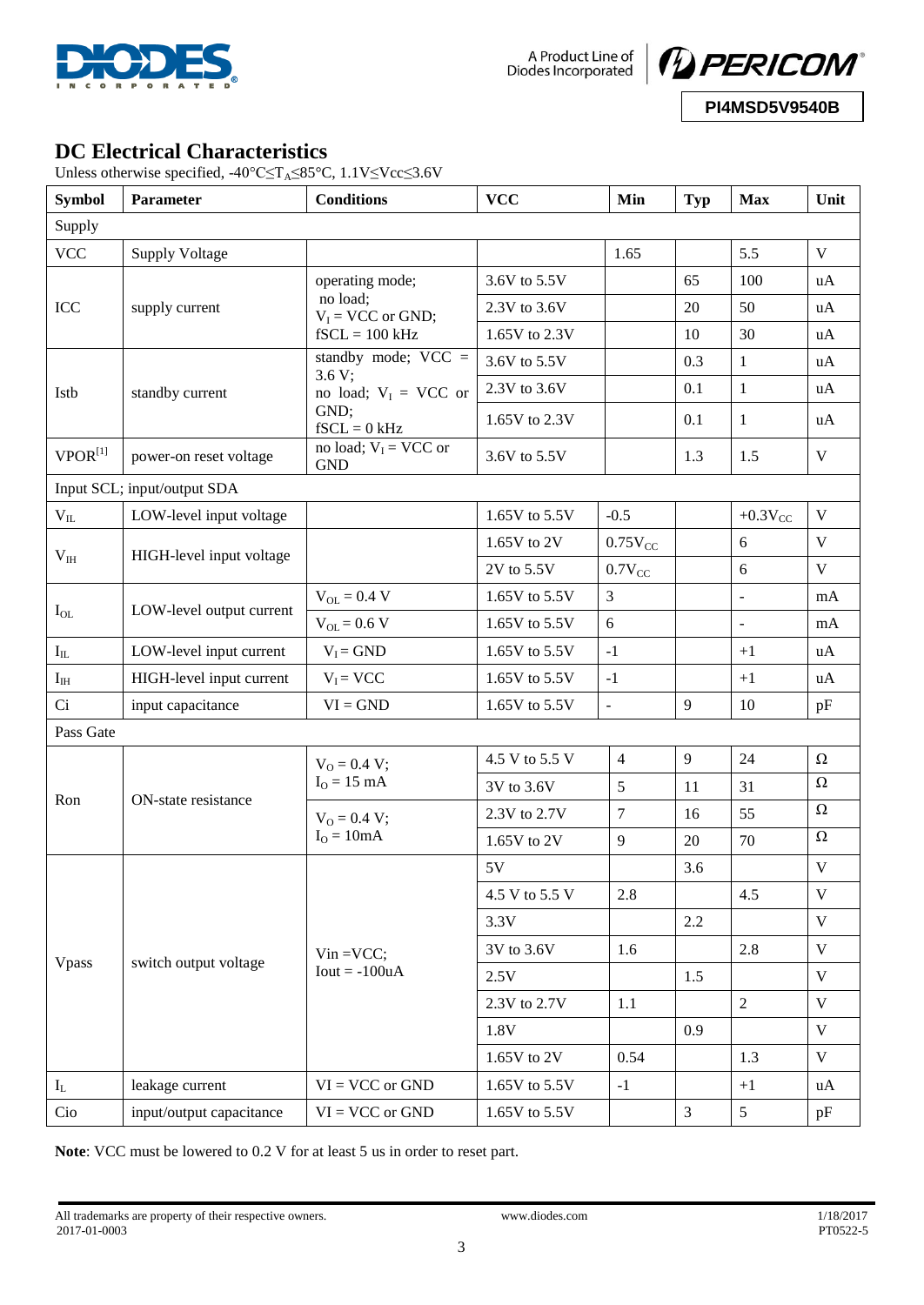



# **AC Electrical characteristics**

| Tamb = $-40$ °C to $+85$ °C; unless otherwise specified. |  |  |
|----------------------------------------------------------|--|--|
|                                                          |  |  |

| <b>Symbol</b>  | Parameter         | Conditions                                    | vcc            | Min | $\mathbf{T}_{\mathbf{V}\mathbf{p}}$ | <b>Max</b> | Unit |
|----------------|-------------------|-----------------------------------------------|----------------|-----|-------------------------------------|------------|------|
| $t_{PD}^{[1]}$ | propagation delay | from SDA to SDx,<br>or SCL to SC <sub>x</sub> | $.65V$ to 5.5V |     |                                     | 0.3        | ns   |

**Note** 

[1]Pass gate propagation delay is calculated from the 20Ω typical Ron and the 15 pF load capacitance.

# **I2C Interface Timing Requirements**

| Symbol              | <b>Parameter</b>                                                                              | <b>STANDARD MODE</b><br>I <sup>2</sup> C BUS |              | <b>FAST MODE</b><br>$I2C$ BUS | <b>UNIT</b>  |         |
|---------------------|-----------------------------------------------------------------------------------------------|----------------------------------------------|--------------|-------------------------------|--------------|---------|
|                     |                                                                                               | <b>MIN</b>                                   | <b>MAX</b>   | <b>MIN</b>                    | <b>MAX</b>   |         |
| fscl                | I2C clock frequency                                                                           | $\theta$                                     | 100          | $\theta$                      | 400          | kHz     |
| $t_{Low}$           | I2C clock high time                                                                           | 4.7                                          |              | 1.3                           |              | $\mu$ s |
| $t_{High}$          | I2C clock low time                                                                            | $\overline{4}$                               |              | 0.6                           |              | $\mu$ s |
| $t_{SP}$            | I2C spike time                                                                                |                                              | 50           |                               | 50           | ns      |
| $t_{\text{SU:DAT}}$ | I2C serial-data setup time                                                                    | 250                                          |              | 100                           |              | ns      |
| $t_{HD:DAT}$        | I2C serial-data hold time                                                                     | $0^{[1]}$                                    |              | $0^{[1]}$                     |              | $\mu$ s |
| tr                  | I2C input rise time                                                                           |                                              | 1000         |                               | 300          | ns      |
| tf                  | I2C input fall time                                                                           |                                              | 300          |                               | 300          | ns      |
| $t_{\text{BUF}}$    | I2C bus free time between stop and start                                                      | 4.7                                          |              | 1.3                           |              | $\mu$ s |
| $t_{\rm SU:STA}$    | I2C start or repeated start condition setup                                                   | 4.7                                          |              | 0.6                           |              | $\mu$ s |
| $t_{HD:STA}$        | I2C start or repeated start condition hold                                                    | $\overline{4}$                               |              | 0.6                           |              | $\mu$ s |
| $t_{\rm SU:STO}$    | I2C stop condition setup                                                                      | $\overline{4}$                               |              | 0.6                           |              | $\mu$ s |
| $t_{VD:DAT}$        | Valid-data time (high to $\overline{low}$ ) <sup>[2]</sup><br>SCL low to SDA output low valid |                                              | $\mathbf{1}$ |                               | $\mathbf{1}$ | $\mu$ s |
|                     | Valid-data time (low to high) $^{[2]}$<br>SCL low to SDA output high valid                    |                                              | 0.6          |                               | 0.6          | $\mu$ s |
| $t_{VD:ACK}$        | Valid-data time of ACK condition<br>ACK signal from SCL low to SDA output low                 |                                              | 1            |                               | 1            | $\mu$ s |
| $\mathbf{C}$        | I2C bus capacitive load                                                                       |                                              | 400          |                               | 400          | pF      |

Notes:

[1] A device internally must provide a hold time of at least 300 ns for the SDA signal (referred to as the VIH min of the SCL signal), in order to bridge the undefined region of the falling edge of SCL.

[2] Data taken using a 1-kΩ pull up resistor and 50-pF load Notes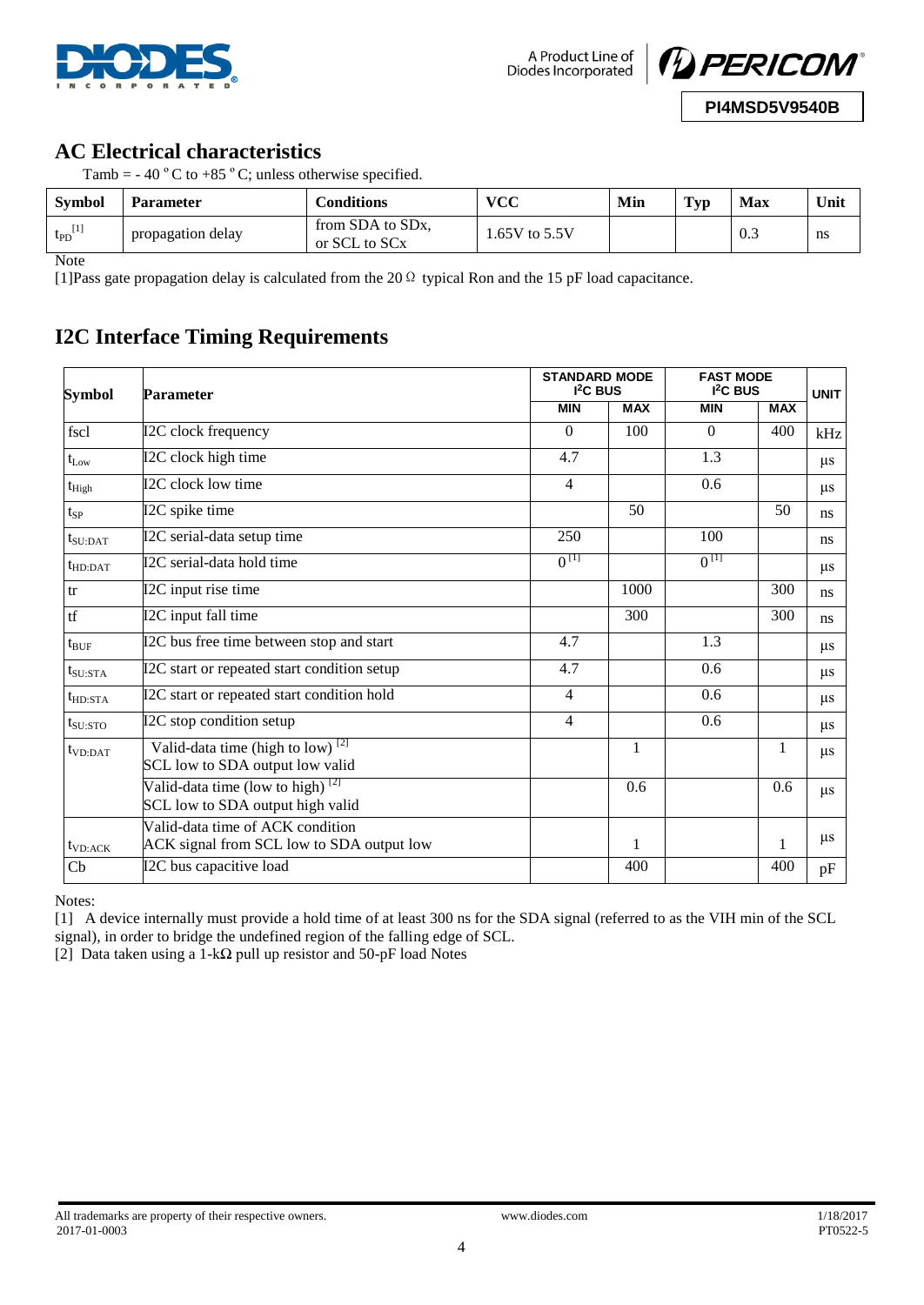



Figure 2. Definition of timing on the I2C-bus

# **Application**



Figure 3. Typical Application

Recommended application voltage condition

| <b>VCC</b> | VPU1          | VPU2          |
|------------|---------------|---------------|
| 1.8V       | $1.5V - 5.5V$ | $1.2V - 5.5V$ |
| 2.5V       | $1.8V - 5.5V$ | $1.8V - 5.5V$ |
| 3.3V       | $2.7V - 5.5V$ | $2.7V - 5.5V$ |
| 5V         | $4.5V - 5.5V$ | $4.5V - 5.5V$ |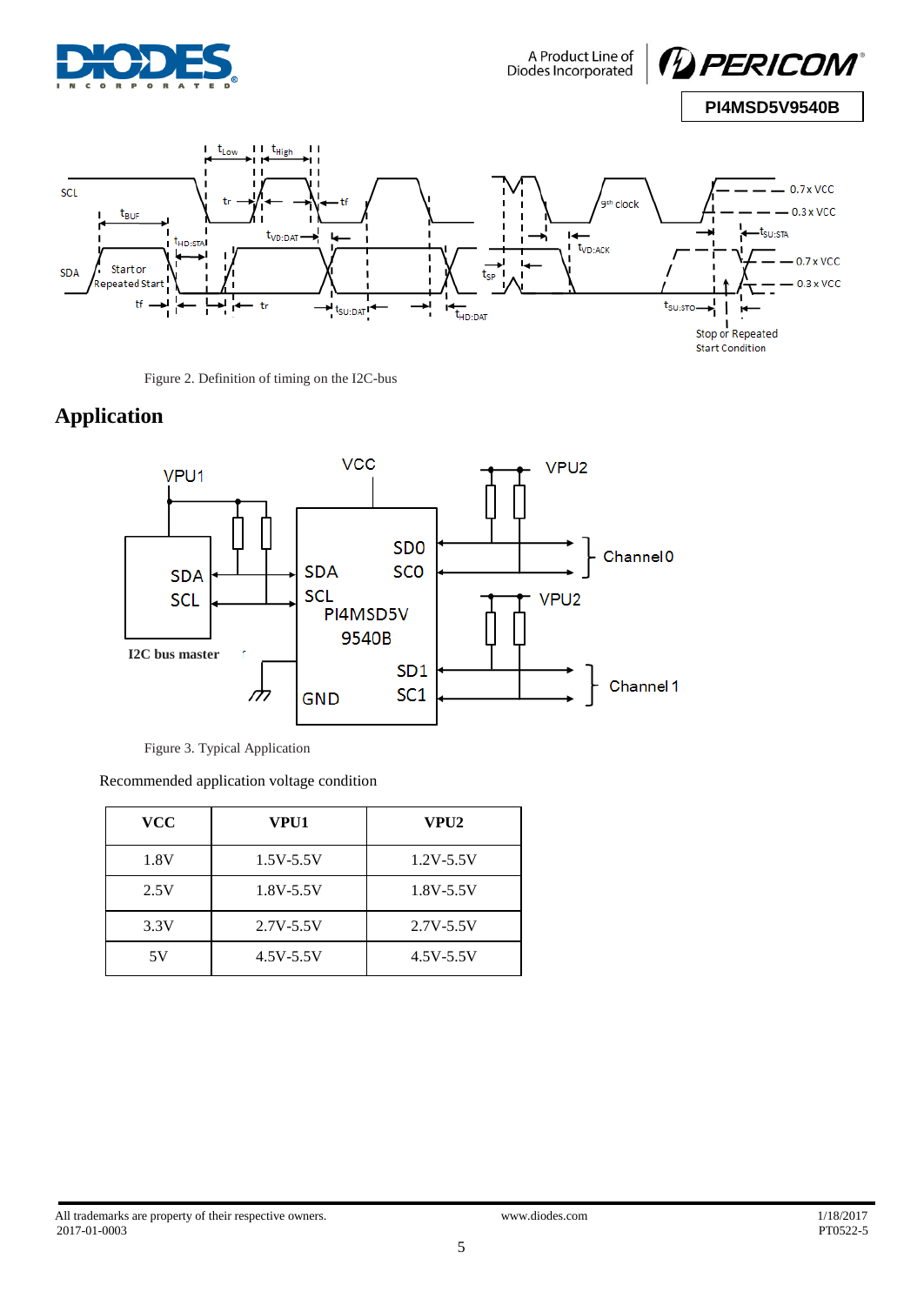

A Product Line of Diodes Incorporated



**PI4MSD5V9540B**

## **Device addressing**

Following a START condition the bus master must output the address of the slave it is accessing. The address of the PI4MSD5V9540B is shown in Figure 4.

The last bit of the slave address defines the operation to be performed. When set to logic 1 a read is selected, while a logic 0 selects a write operation.



### **Control register**

Following the successful acknowledgement of the slave address, the bus master sends a byte to the PI4MSD5V9540B which is stored in the Control register. If multiple bytes are received by the PI4MSD5V9540B, it saves the last byte received. This register can be written and read via the I2C-bus.





### **Control register definition**

A SCx/SDx downstream pair, or channel, is selected by the contents of the Control register. This register is written after the PI4MSD5V9540B has been addressed.

The 2 LSBs of the control byte are used to determine which channel is to be selected. When a channel is selected, it will become active after a STOP condition has been placed on the I2C-bus. This ensures that all SCx/SDx lines are in a HIGH state when the channel is made active, so that no false conditions are generated at the time of connection.

| D7               | D <sub>6</sub> | D <sub>5</sub>   | D4       | D <sub>3</sub> | B <sub>2</sub> | B <sub>1</sub> | <sub>B0</sub> | Command                                        |
|------------------|----------------|------------------|----------|----------------|----------------|----------------|---------------|------------------------------------------------|
| X                | X              | $\mathbf{X}$     | X        | X              | $\Omega$       | X              | X             | no channel selected                            |
| X                | X              | $\boldsymbol{X}$ | X        | X              |                | $\Omega$       | $\left($      | channel 0 enabled                              |
| $\boldsymbol{X}$ | X              | X                | Х        | X              |                | $\theta$       |               | channel 1 enabled                              |
| X                | X              | X                | X        | X              |                |                | X             | no channel selected                            |
| $\theta$         | $\theta$       | $\Omega$         | $\theta$ | $\Omega$       | $\theta$       | $\Omega$       | $\theta$      | no channel selected;<br>power-up default state |

Control register: Write — channel selection; Read — channel status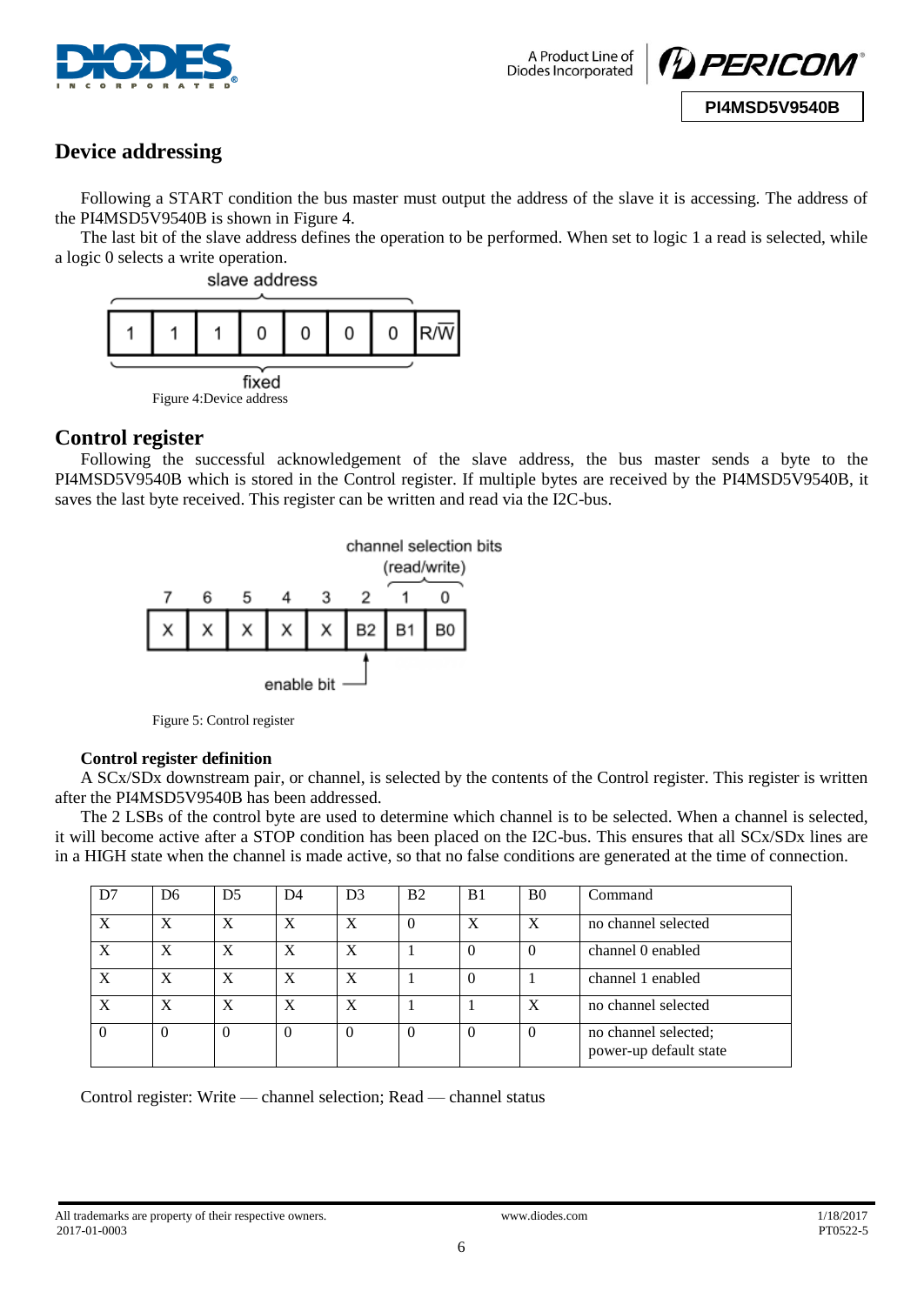



### **Power-on reset**

When power is applied to VCC, an internal Power-On Reset (POR) holds the PI4MSD5V9540B in a reset condition until VCC has reached VPOR. At this point, the reset condition is released and the PI4MSD5V9540B registers and I2C-bus state machine are initialized to their default states (all zeroes), causing all the channels to be deselected. Thereafter, VCC must be lowered below 0.2 V for at least 5 us in order to reset the device.

### **Voltage translation**

The pass gate transistors of the PI4MSD5V9540B are constructed such that the VCC voltage can be used to limit the maximum voltage that is passed from one I2C-bus to another.



Figure 6:Vpass voltage VS Vcc

Figure 6 shows the voltage characteristics of the pass gate transistors (note that the graph was generated using the data specified in Section "DC Electrical characteristics" of this data sheet).

In order for the PI4MSD5V9540B to act as a voltage translator, the Vpass voltage should be equal to, or lower than the lowest bus voltage. For example, if the main bus was running at 5 V, and the downstream buses were 3.3 V and 2.7 V, then Vpass should be equal to or below 2.7 V to clamp the downstream bus voltages effectively.

Looking at Figure 6, we see that Vpass (max) is at 2.7 V when the PI4MSD5V9540B supply voltage is 3.5 V or lower so the PI4MSD5V9540B supply voltage could be set to 3.3 V. Pull-up resistors can then be used to bring the bus voltages to their appropriate levels

### **I2C BUS**

The I2C-bus is for 2-way, 2-line communication between different ICs or modules. The two lines are a serial data line (SDA) and a serial clock line (SCL). Both lines must be connected to a positive supply via a pull-up resistor when connected to the output stages of a device. Data transfer may be initiated only when the bus is not busy.

One data bit is transferred during each clock pulse. The data on the SDA line must remain stable during the HIGH period of the clock pulse as changes in the data line at this time are interpreted as control signals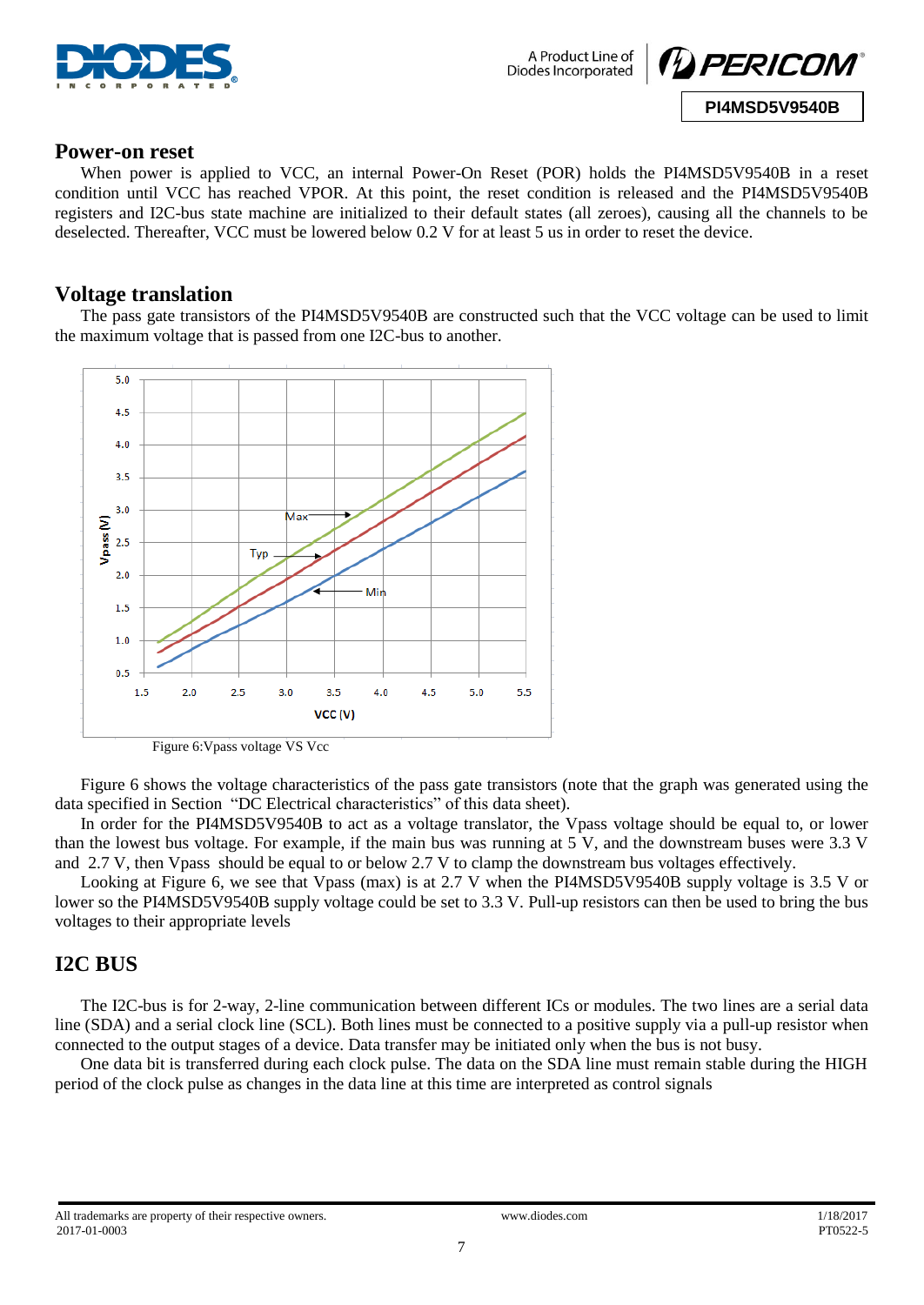

A Product Line of Diodes Incorporated





Both data and clock lines remain HIGH when the bus is not busy. A HIGH-to-LOW transition of the data line while the clock is HIGH is defined as the START condition (S). A LOW-to-HIGH transition of the data line while the clock is HIGH is defined as the STOP condition (P)



Figure 8. Definition of Start and Stop Conditions

A device generating a message is a 'transmitter', a device receiving is the 'receiver'. The device that controls the message is the 'master' and the devices which are controlled by the master are the 'slaves'



Figure 9. System Configuration

The number of data bytes transferred between the START and the STOP conditions from transmitter to receiver is not limited. Each byte of 8 bits is followed by one acknowledge bit. The acknowledge bit is a HIGH level put on the bus by the transmitter, whereas the master generates an extra acknowledge related clock pulse.

A slave receiver which is addressed must generate an acknowledge after the reception of each byte. Also, a master must generate an acknowledge after the reception of each byte that has been clocked out of the slave transmitter. The device that acknowledges has to pull down the SDA line during the acknowledge clock pulse so that the SDA line is stable LOW during the HIGH period of the acknowledge related clock pulse; set-up and hold times must be taken into account.

A master receiver must signal an end of data to the transmitter by not generating an acknowledge on the last byte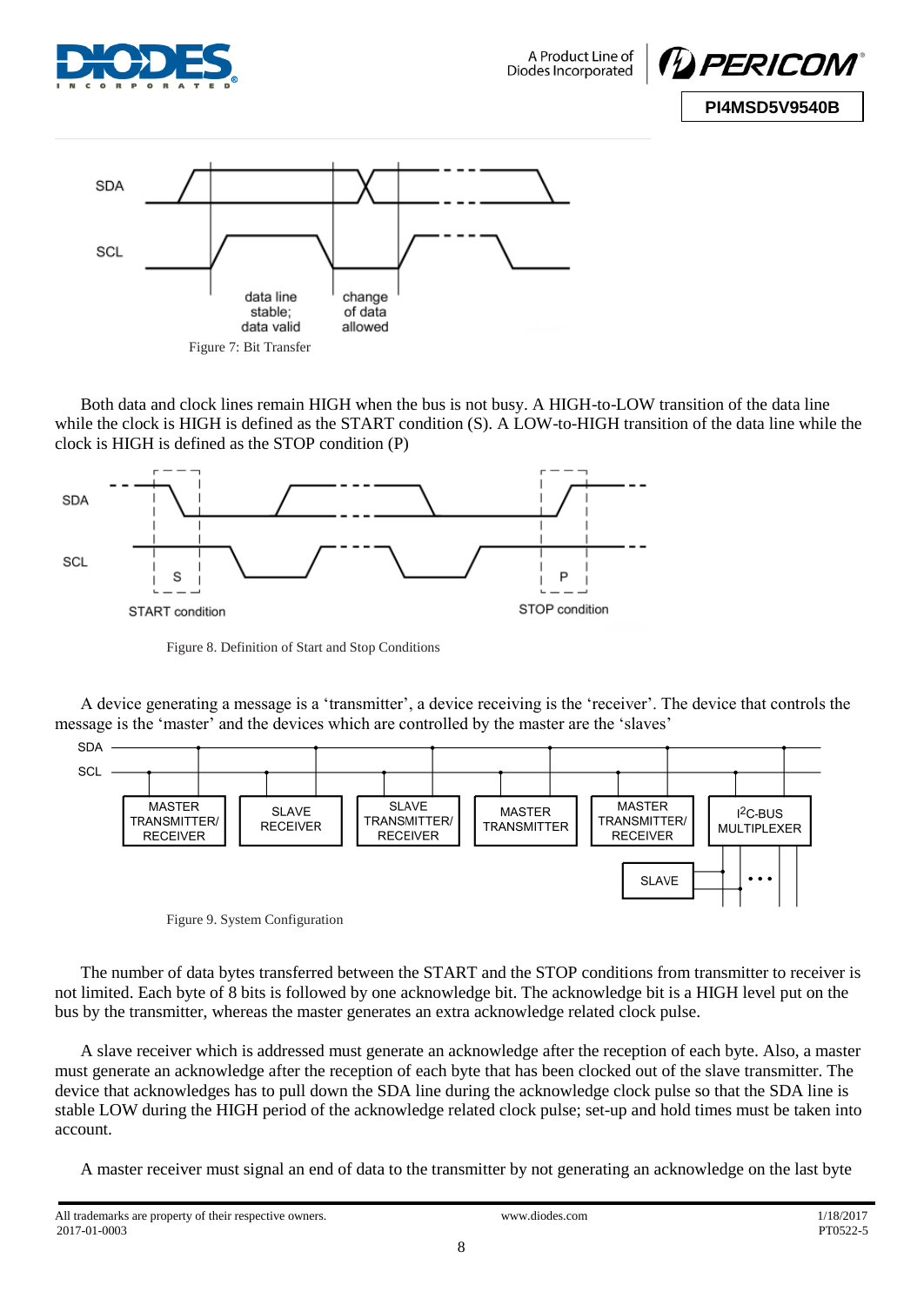



that has been clocked out of the slave. In this event, the transmitter must leave the data line HIGH to enable the master to generate a STOP condition.



Figure 10. Acknowledgment on I2C Bus

Data is transmitted to the PI4MSD5V9540B control register using the write mode shown in bellow



Figure 11. Write Control Register

Data is transmitted to the PI4MSD5V9540B control register using the write mode shown in bellow



Figure 12. Read Control Register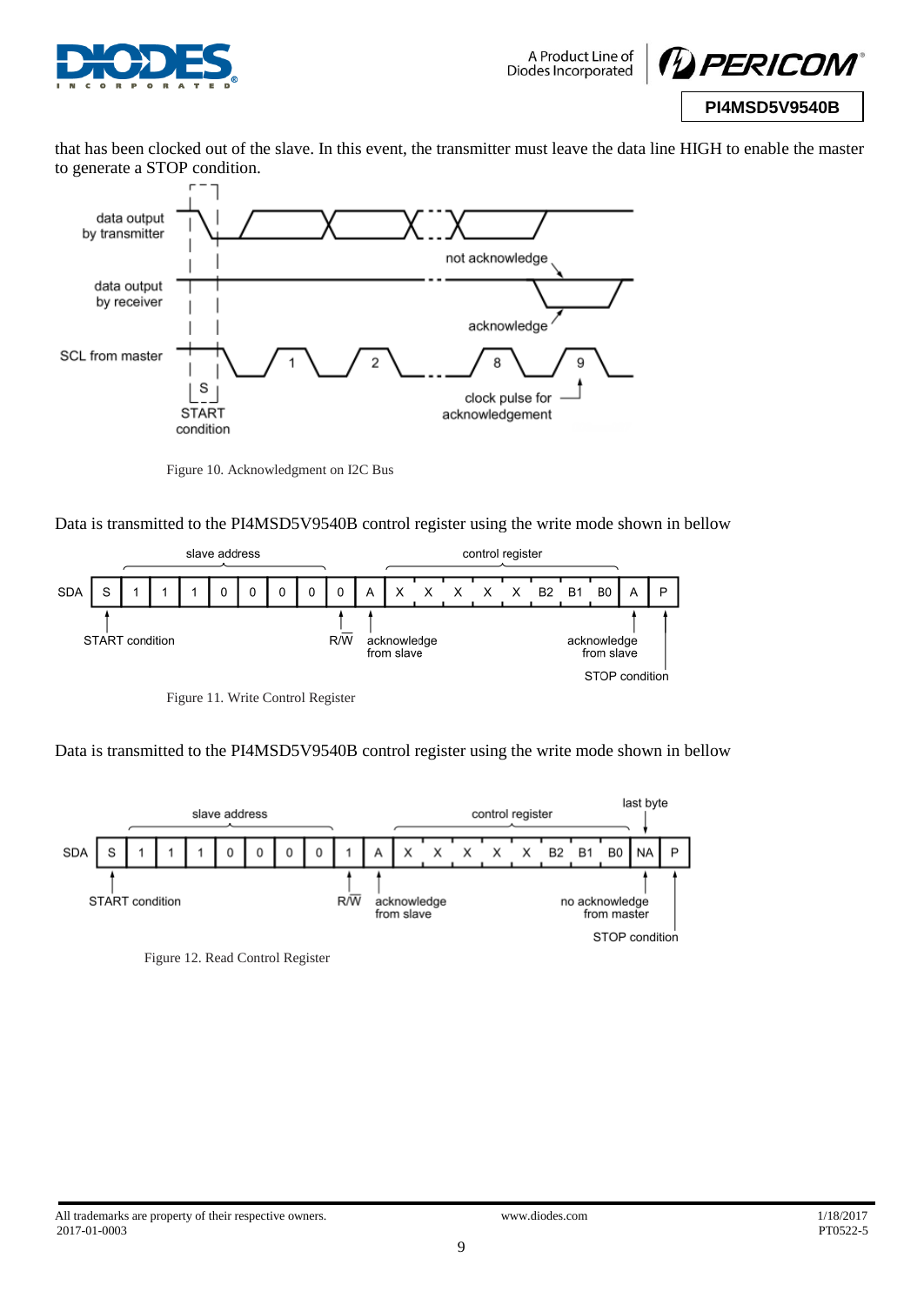





### **Mechanical Information**

**SOIC-8(W)**

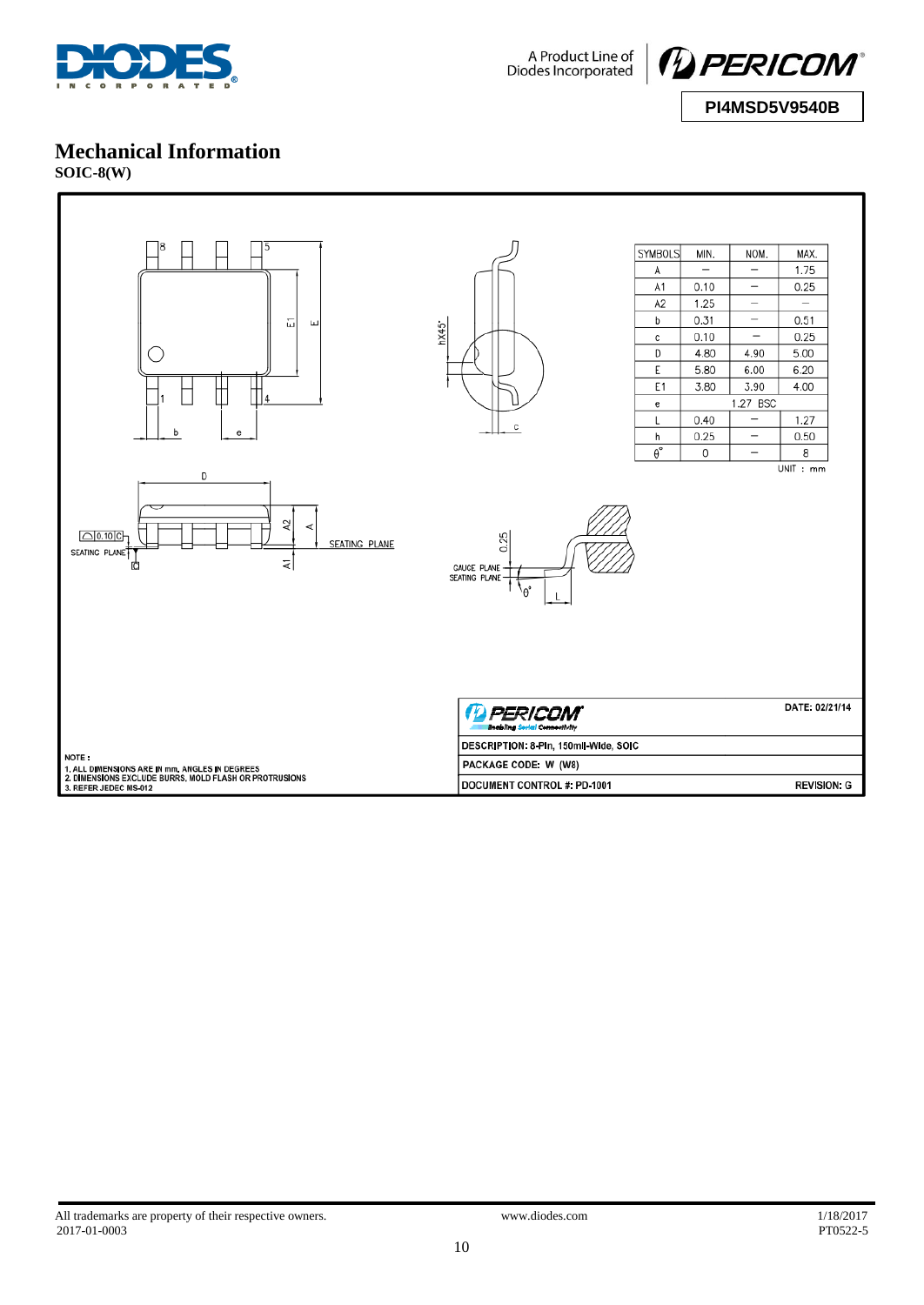

A Product Line of<br>Diodes Incorporated



**PI4MSD5V9540B**

### **MSOP-8(U)**

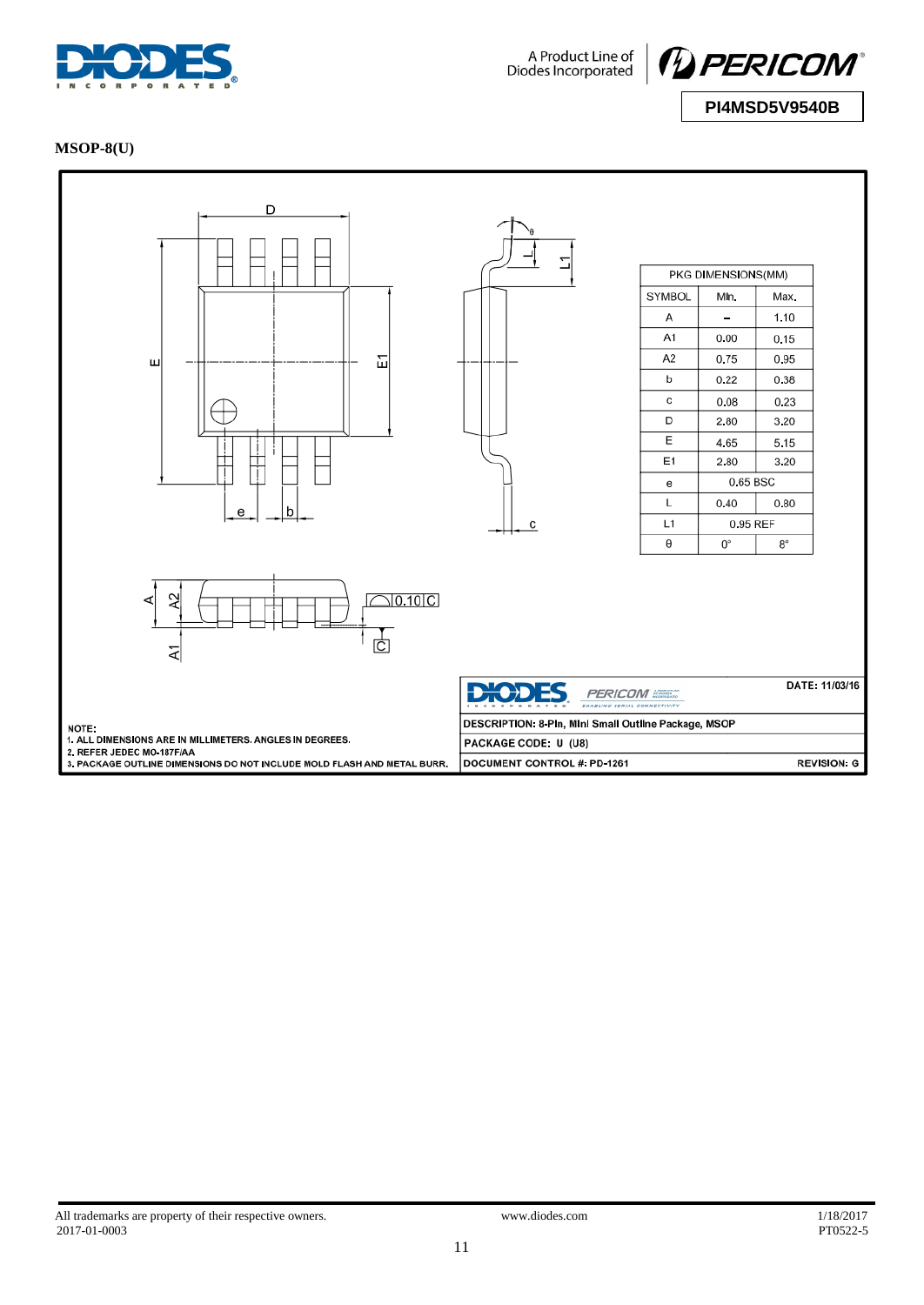



**PI4MSD5V9540B**

#### **TDFN-8(ZE)**



### **Ordering Information**

| Part No.          | <b>Package Code</b> | <b>Package</b>                                        |
|-------------------|---------------------|-------------------------------------------------------|
| PI4MSD5V9540BWE   | W                   | 8-Pin, 150 mil Wide (SOIC)                            |
| PI4MSD5V9540BWEX  | W                   | 8-Pin, 150 mil Wide (SOIC_, Tape & Reel               |
| PI4MSD5V9540BUE   | U                   | 8-Pin, Mini Small Outline Package (MSOP)              |
| PI4MSD5V9540BUEX  | U                   | 8-Pin, Mini Small Outline Package (MSOP), Tape & Reel |
| PI4MSD5V9540BZEEX | ΖE                  | 8-Pin, 2x3 (TDFN), Tape & Reel                        |

**Note:** 

• Thermal characteristics can be found on the company web site at www.pericom.com/packaging/

• E = Pb-free and Green

• X suffix  $=$  Tape/Reel55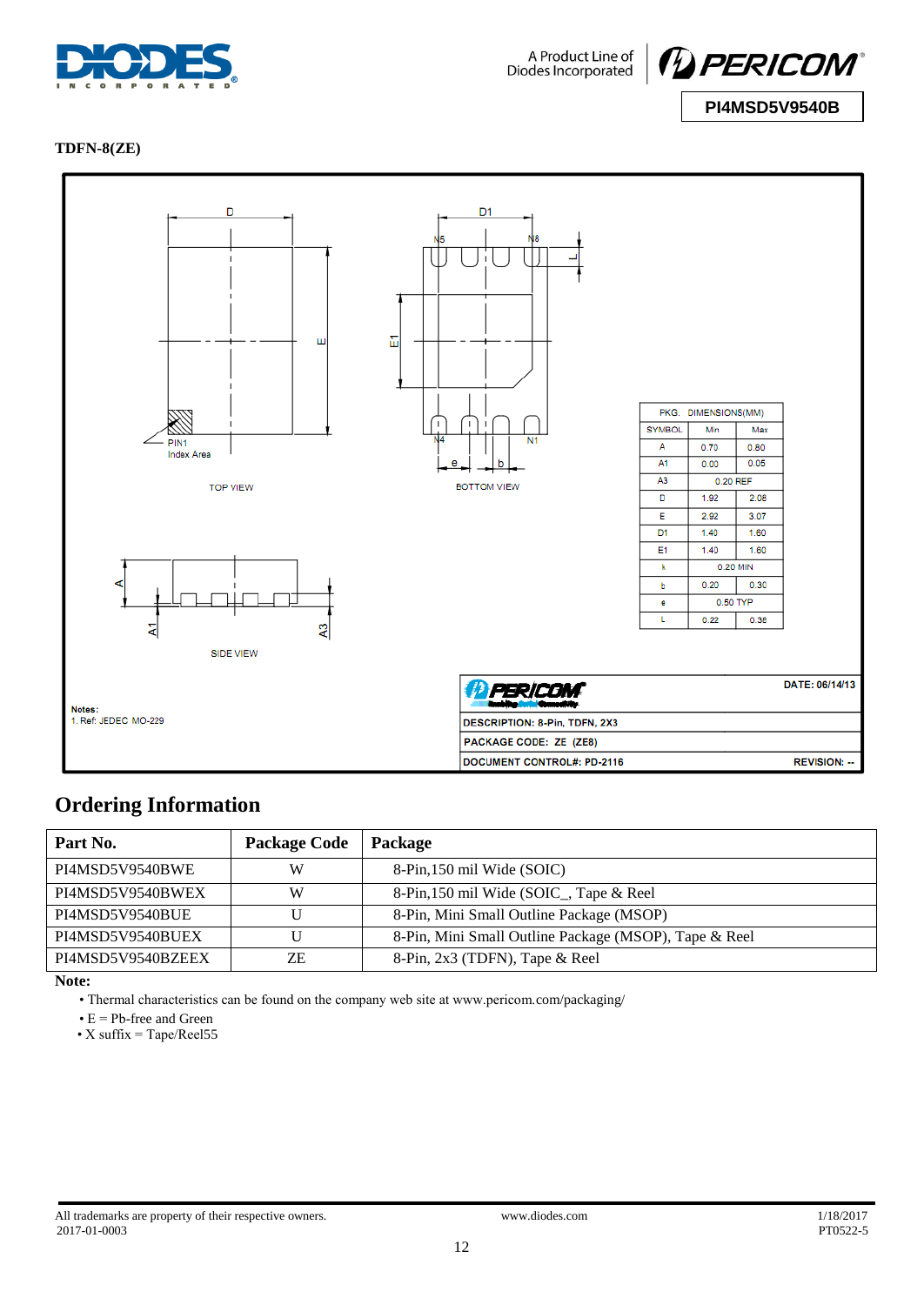



#### **PI4MSD5V9540B**

#### **IMPORTANT NOTICE**

DIODES INCORPORATED MAKES NO WARRANTY OF ANY KIND, EXPRESS OR IMPLIED, WITH REGARDS TO THIS DOCUMENT, INCLUDING, BUT NOT LIMITED TO, THE IMPLIED WARRANTIES OF MERCHANTABILITY AND FITNESS FOR A PARTICULAR PURPOSE (AND THEIR EQUIVALENTS UNDER THE LAWS OF ANY JURISDICTION).

Diodes Incorporated and its subsidiaries reserve the right to make modifications, enhancements, improvements, corrections or other changes without further notice to this document and any product described herein. Diodes Incorporated does not assume any liability arising out of the application or use of this document or any product described herein; neither does Diodes Incorporated convey any license under its patent or trademark rights, nor the rights of others. Any Customer or user of this document or products described herein in such applications shall assume all risks of such use and will agree to hold Diodes Incorporated and all the companies whose products are represented on Diodes Incorporated website, harmless against all damages.

Diodes Incorporated does not warrant or accept any liability whatsoever in respect of any products purchased through unauthorized sales channel.

Should Customers purchase or use Diodes Incorporated products for any unintended or unauthorized application, Customers shall indemnify and hold Diodes Incorporated and its representatives harmless against all claims, damages, expenses, and attorney fees arising out of, directly or indirectly, any claim of personal injury or death associated with such unintended or unauthorized application.

Products described herein may be covered by one or more United States, international or foreign patents pending. Product names and markings noted herein may also be covered by one or more United States, international or foreign trademarks.

This document is written in English but may be translated into multiple languages for reference. Only the English version of this document is the final and determinative format released by Diodes Incorporated.

#### **LIFE SUPPORT**

Diodes Incorporated products are specifically not authorized for use as critical components in life support devices or systems without the express written approval of the Chief Executive Officer of Diodes Incorporated. As used herein:

A. Life support devices or systems are devices or systems which:

1. are intended to implant into the body, or

2. support or sustain life and whose failure to perform when properly used in accordance with instructions for use provided in the labeling can be reasonably expected to result in significant injury to the user.

B. A critical component is any component in a life support device or system whose failure to perform can be reasonably expected to cause the

failure of the life support device or to affect its safety or effectiveness.

Customers represent that they have all necessary expertise in the safety and regulatory ramifications of their life support devices or systems, and acknowledge and agree that they are solely responsible for all legal, regulatory and safety-related requirements concerning their products and any use of Diodes Incorporated products in such safety-critical, life support devices or systems, notwithstanding any devices- or systems-related information or support that may be provided by Diodes Incorporated. Further, Customers must fully indemnify Diodes Incorporated and its representatives against any damages arising out of the use of Diodes Incorporated products in such safety-critical, life support devices or systems.

Copyright © 2016, Diodes Incorporated www.diodes.com